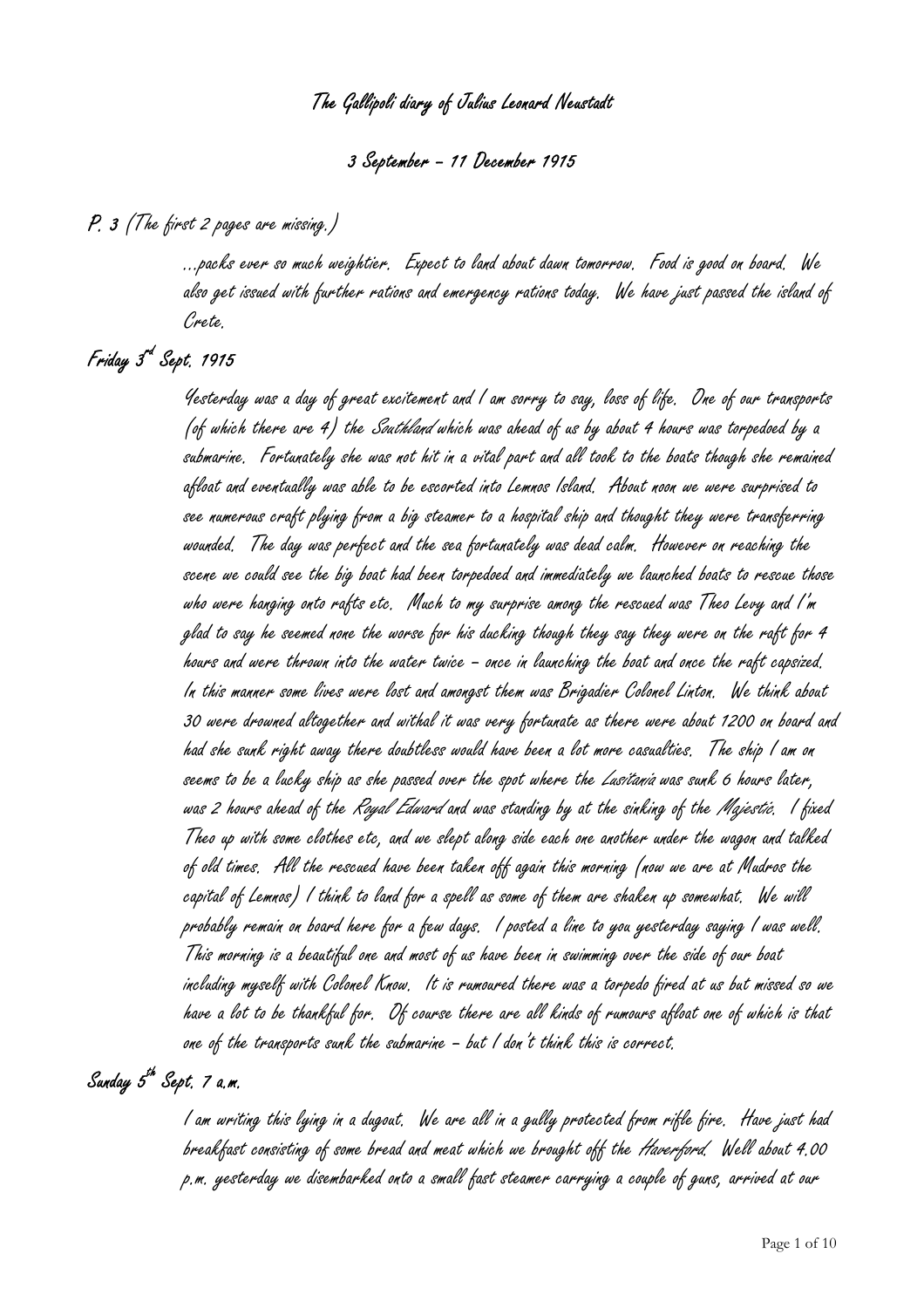landing called "Anzac" at about 10.00 p.m. We then had a nasty time transferring onto tugs and rafts in a choppy sea with our full kit on, while stray shots were landing in the water and an occasional burst of shell lit up the heavens. However we landed safely but the worse was to come – viz. our march up to the dugouts about 1 1/2 miles from the beach up steep tracks with our full packs – which had me quite exhausted as well as most of my comrades.

On our way up our guide was shot through the head and this was our only casualty. We expect to be moved on to the trenches today and they say the Turks are making a big attack tonight. I can stand the rough life alright but what kills me is the excessive weight we have to carry at times. I can tell you our cartridges alone weigh pretty heavy and when you add to this a few clothes, food, rifle, bayonet and tools it makes up about 1 cwt.

We could hear the shots all night just over the hill and they are at it this morning but not as heavily. Most of the firing is done at night I believe.

## Tuesday T<sup>h</sup> Sept 1915

 I am writing this sitting in the trenches in the firing line – Lone Pine position – Piccadilly Post. I have been here since yesterday morning and just now the Turks, who are very clever shots, are firing at our loopholes which we are keeping closed. They are made of steel braced by sandbags and to show yourself in the daytime means a bullet in you. Their trenches are situated about 200yds away on the opposite rise with a ravine between us. Last night about 9.00 p.m. there was what you call a "stunt" and terrific firing was done on both sides – but the trenches are pretty safe – only 3 men were hit by bombs. Had practically no sleep last night. We are to be relieved shortly today for a spell. During my time off, observation which is done by day with a periscope – I have read a story called "Sam Briggs Becomes a Soldier in the Trenches" and I want you to read it – it will interest you very much. It is in the June number of the Strand Magazine 1915. (By R. Marsh.) There is a peculiar coincidence in it. I saw Jack this morning and to give you an instance of what shots the Turks are, Jack had a periscope up observing this morning and a Turk shot at it and missed and Jack signalled to them it was a miss by waving the periscope and immediately he put it up again, they put a shot right through it and broke it to smitherines. I expect we shall be in the trenches some months as the Brigade we are relieving – the first Brigade number 2 Battalion – was here for 5 months. Have not has a wash for two days and not likely to get one except perhaps a sponge on the face – or perhaps a salt water swim – which is risky as they shell the beach. Have also got a fair beard on.

#### Thursday 9 Sept. 1915

 We were relieved from the trenches Tuesday and retired to dug-outs behind the hill where I had a shave and a bit of a clean up and enjoyed a good sleep. Yesterday morning we were taken to the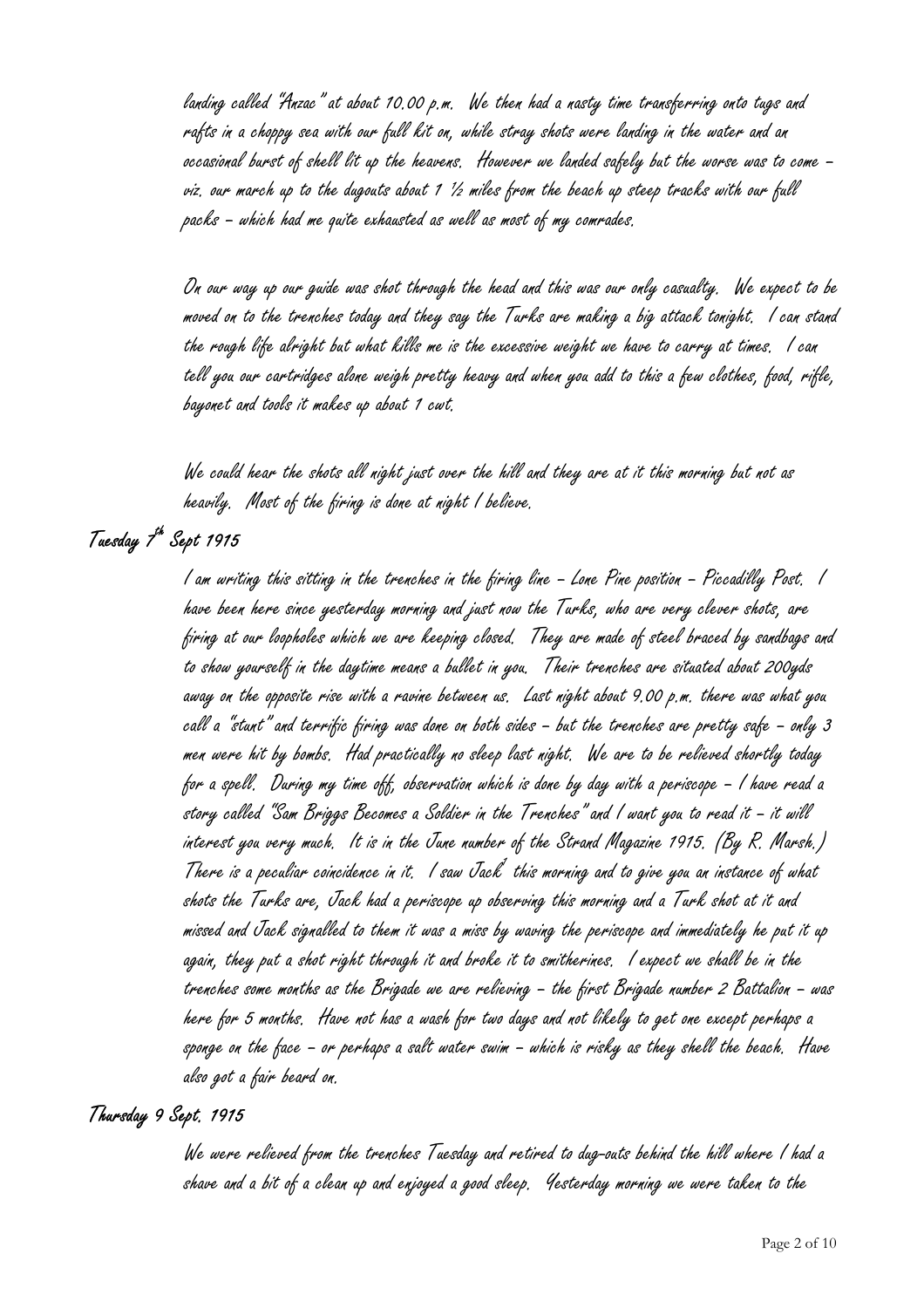trenches again and I formed one of the supports – that is just behind the firing line. In the afternoon I was on fatigue carrying four gallon tins of water up from the beach also food up to the men in the trenches. Last night there was pretty heavy shelling and bombing and two or three of our boys were wounded, and one shell – a seventy five pounder – landed a little too close to my position to be comfortable.

## Friday 10 Sept. 1915

 Am still in the firing line – last night there was another display and the bullets came like hail. There were no casualties – but the rattle rather kept me awake and where I was sleeping they were missing by about a foot over my head with the flash and report of bombs occasionally. We are to be relieved today till Sunday. There is plenty of animal life in the trenches. Fortunately all the variety have not worried me too much yet. The food is only fair – bacon, tea, bread and jam – for breakfast – tea and biscuits for lunch and stew for dinner. Have fired a lot of shots – but one never sees a Turk, though we keep up fire at their trenches. We do two hours watching and four off in the trenches continuously for forty-eight hours and don't get much sleep and there is very little room to move about or for dug-outs. So we look forward to relief after this but then there are always fatigues. We know absolutely nothing of what is going on and are worse off for war news of any kind than we ever were.

I believe yesterday was Rosh Hashona and wish you all a very happy new year. Also I missed to note Lou's birthday on the sixth and he has all my good wishes.

#### Sunday 12 Sept. 1915

 Had a spell on Saturday except for a couple of fatigues. Also took the opportunity of having a dip – though it was a very stoney beach – still it was refreshing and there were no shells about. Also took the opportunity of doing a little washing in the briny which is not too satisfactory. Last night we were on guard on a new sap and today we are in the trenches again. The parson – the Rev. Bladen handed out cigarettes all around to our platoon this morning. Tried to find out if there was a Rabbi here – but do not thong there is one. I believe the nineteenth is Yom Kippur though I don't think I will be justified in fasting on the food we get here. Still, I will try and make a little difference in that day. I would like to be with you all over the holidays – and wish you all well over them. Things are quiet as usual in the day time in the trenches though lively at night. Last night there were a few casualties – and a couple of machine guns were smashed up by shells. I forgot to mention that Malcolm, an old tent mate – was layed out by sand bags falling on him the first day in the trenches and I believe crushed his leg and he has been taken to Egypt to hospital. He was very unlucky and was always saying he would be the first to go.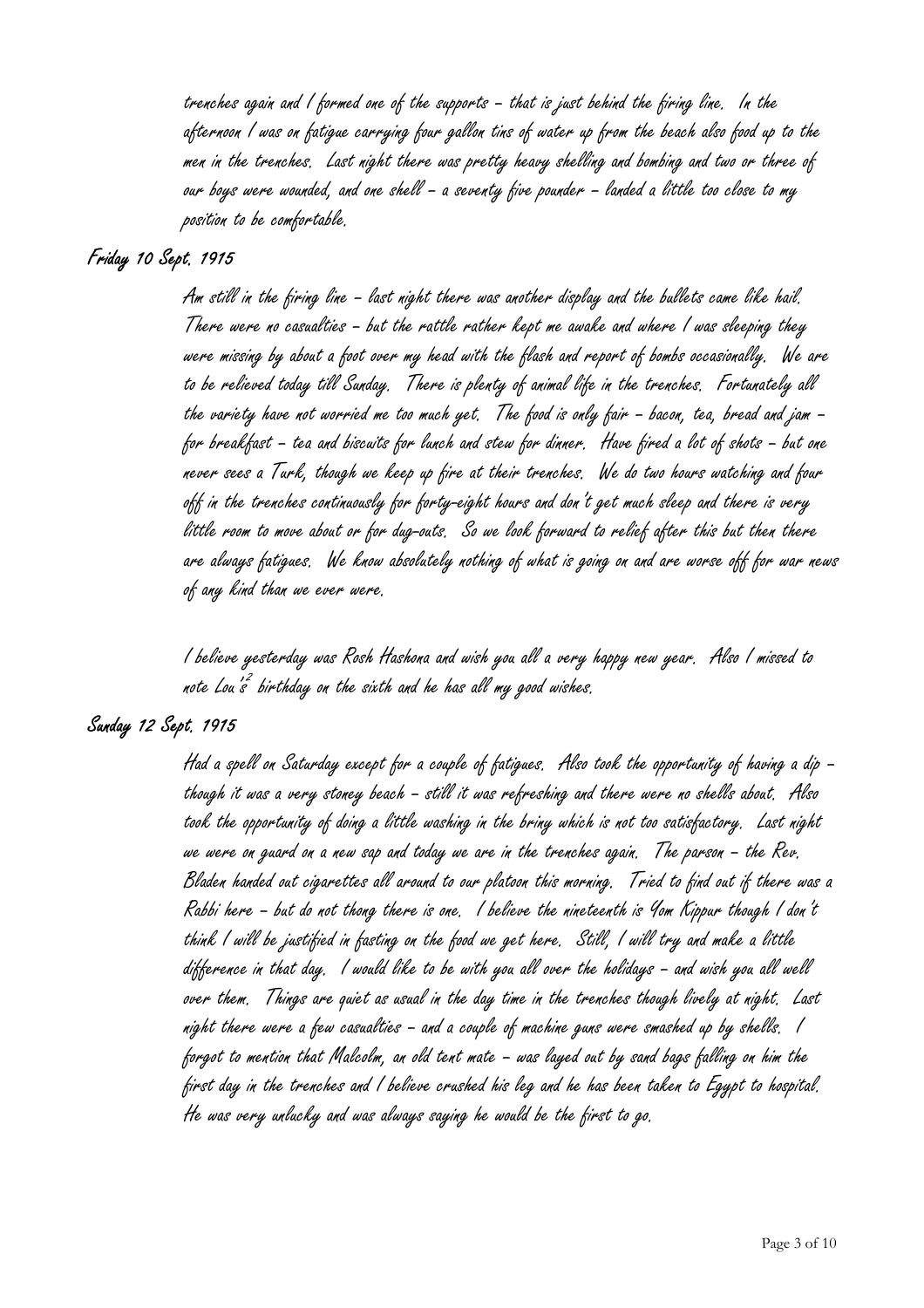### Wednesday 15 Sept. 1915

Well we have put in another two days in the trenches and I have come out of it without mishap. Every day there are three or four casualties in our company. Nothing sensational happened except we had a little rain and everyone was busy making dug outs for themselves. I am afraid we are in for a very bad time in the trenches in wet weather as I don't think they will hold. We came out yesterday morning all very tired and after breakfast of one slice of bacon and cold tea – had a good clean up and felt quite A1 again. In the afternoon we went for a swim and had to carry water back afterwards. This morning it has set in a steady rain and things don't look too pleasant – though at present I am in a nice little sheltered dug-out. Last night I saw two of our chaps severely wounded by a shell from the seventy five and it upsets me a bit. When the shells begin to fly every one makes for the nearest dug-out. Jack Levy has left our Company and is now attached to Headquarters as Warrant Officer in the Ordinance. He did not, I think, get on too well with Captain R., our new Company Commander. Jack is trying to get me a job in the same department as it would be nicer to be together.

### Friday 17 Sept. 1915

 My position has somewhat changed since my last entry. I am now in the Ordinance Department with Jack and am acting as a Sergeant. So far it is a very easy job. All my work is to keep the accounts of clothes and equipment for the Brigade – though a little later when they want the winter clothing there will be more doing. This job is more in my line. I have a decent little dug-out near HQ. and Jack and I mess together. It will keep me in touch with things and one never knows what it may lead to. Was delighted to receive all the letters this mail.

## Monday 20 Sept. 1915

 Still in Ordinance – nothing much to do. Last night Theo Levy and Goog Bluestein came up and we played solo for a little while. This seems quite a change after the strenuous life I have been leading and ought to be a good rest. Have had the d…. diarrhoea again – a very prevalent complaint here and it is very hard to get rid of it.

#### Wednesday 22 Sept. 1915

 Am still suffering a little from diarrhoea which is a very chronic complaint here, one can do very little for it. Had a good feed of rice today for lunch – in the hope that this will do some good. Weather is still perfect and work very easy – in fact it is rather a lazy life at present. Had a nice lot of letters this mail – and wrote a lot to everyone. War conditions just the same – there has been no fighting except for artillery duels occasionally – though it was rumoured there are a fair number of warships about. I am afraid we are here for the winter.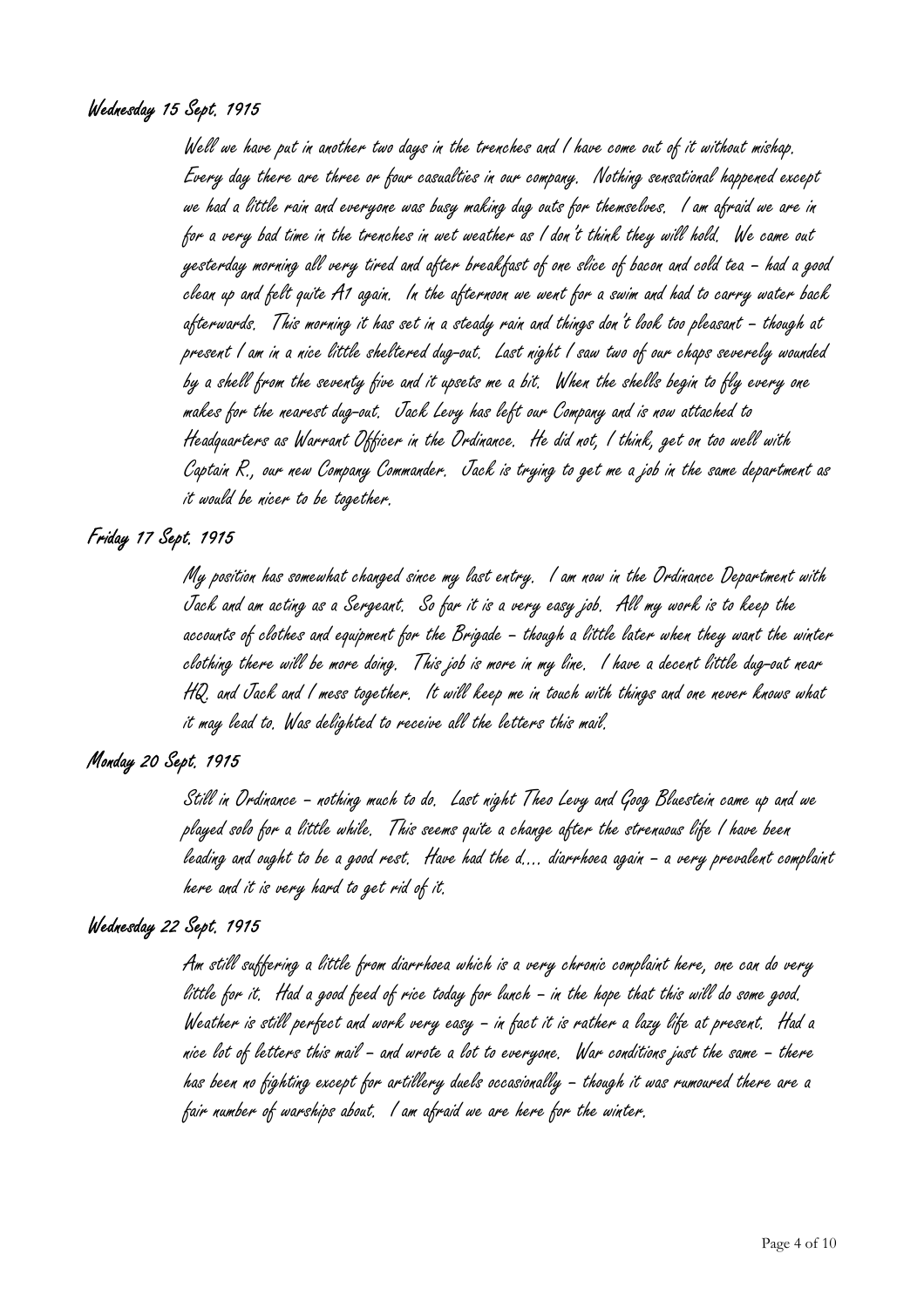## Friday 24 Sept. 1915

 Nothing very fresh. My appointment as a Sergeant came out in Div. Routine Orders yesterday as from 17th instance so everything I think is alright now. Weather still beautiful though beginning to get cold at nights. Diarrhoea better after dosing – though Jack has it pretty bad.

## Tuesday 26 Sept. 1915

 Still fit – weather perfect. Have met a M (?) Moore – on Mining Standard Melbourne – who is at present on a few days sick leave. He comes and rests at my dug-out daily – and has meals with me.

## Tuesday 28 Sept. 1915

 Well, issue of egg for breakfast this morning – cigarettes from Jim Joseph to hand yesterday – gala day. Had a sponge bath in a tin this morning.

## Thursday 30 Sept. 1915

 Played German whilst with Jack last night – afterwards supper of bread and raw onion and rum. Everything quiet – weather beautiful. Good news from Kitchener of Allies victory in the west.

### Tuesday 5 Oct. 1915

 First – weather beautiful. Second – Promotion as Sergeant confirmed as from 17-9-15 and Pay Book fixed. Yesterday morning very heavy shelling about 10.00 a.m. – the heaviest in this part since we have been here. Shrapnel, bombs, 75' etc were coming from all directions – was huddled up in dugout waiting for next to burst – terrific din – pieces hitting the top of the dugout incessantly and an occasional shower of dirt when one burst near. There were 3 casualties. Bit of a bungle Sunday night. Some Turks sent message that they would surrender and it was arranged that we would not fire while they were coming across. They left their trenches and pretended to come to our lines whilst others erected big barb-wire entanglements in front of their own trenche3s. After a while our officers tumbled to the joke and the order was given to fire by one section – though a secret machine gun through some bungling was also ordered to fire which gave away its position hence presumably the shell fire yesterday morning. Our aeroplanes are very active and as soon as they go up, enemy's gunfire virtually ceases.

Met Bill Davis who is in Ordinance at the beach yesterday and has a chat with him. Had a very enjoyable swim with Jack on Sunday afternoon though "Beachy" was letting go occasionally but our little monitor opened up and kept her quiet. The little monitor fires a shell 14 in. weighing about 1 ½ tons. Had a nice lot of letters yesterday – also received some gifts – chocolate, figs, biscuits, sardines and oatmeal – a very acceptable little lot. Our office dugout fell in the other day whilst I was in it writing. Fortunately the rafters caught and only gave me a slight knock. Had to get a new office fixed up which made some work. Jack and I sometimes play cards at night – at others we have a visitor or two. Generally retire about 9. We are not allowed lights now – though in the office we can have one occasionally.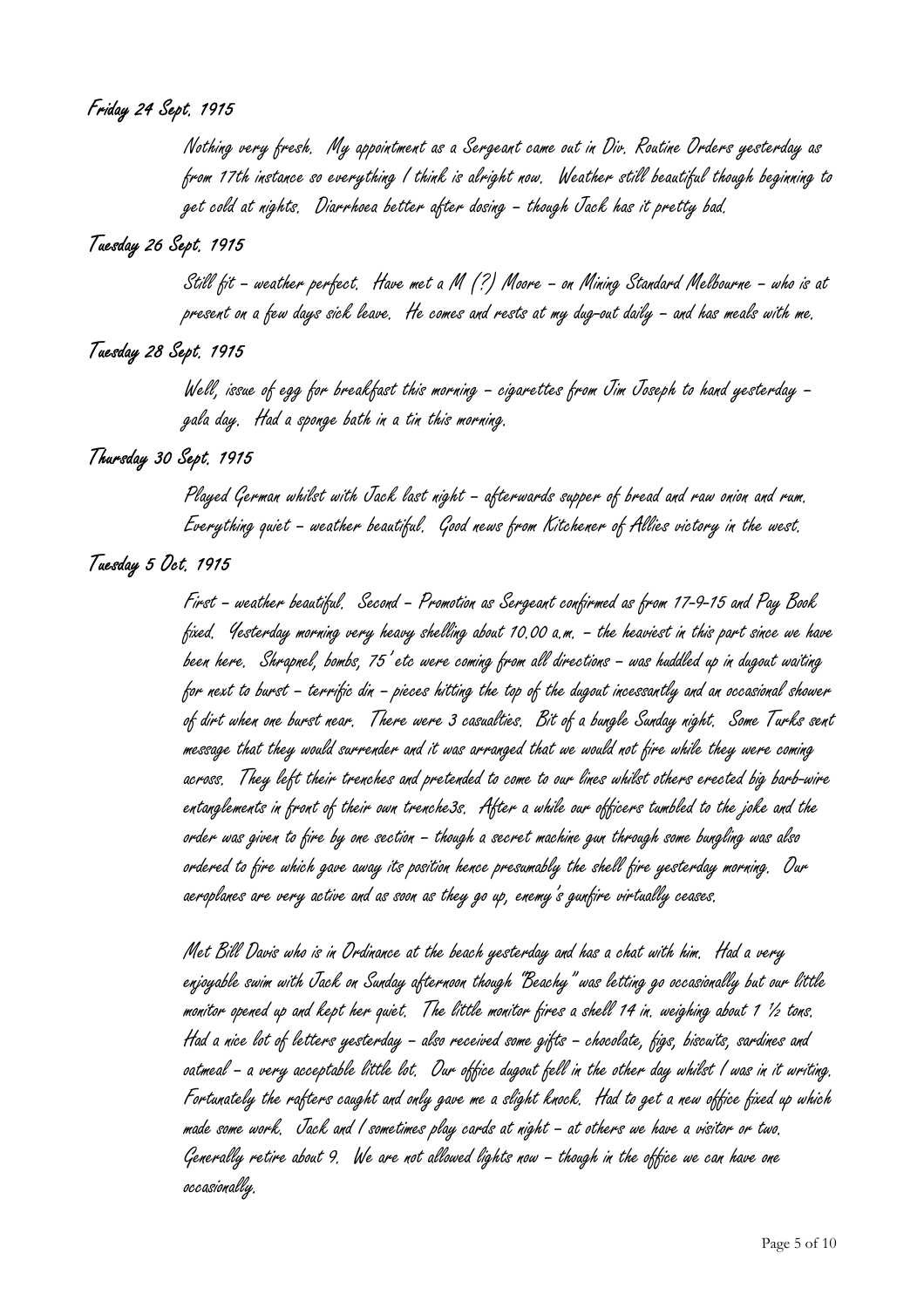## Saturday 9 Oct. 1915

 The Turks got a few of our chaps this morning. One fellow walking around a gully near here was sniped through the leg. A lot of others were hit by their shells, one of them landing in the A.M.C. tent – there are guns in the hill behind this tent so I don't think the shot was intentional. Have been working on my dug-out – but it is hard to get proper materials for same. Had a basin bath this morning. It rained a good deal last night – though Jack's dug-out where I am sleeping at present is pretty waterproof. Nice and fine today.

Julius Bloom $^3$  came over to see me yesterday – he looks well – though working pretty hard and is suffering a bit from prickly heat and diarrhoea. He had tea with me and said it was a nive change for him. Fixed him up with a razor and a tin of jam. He told me Bertie Keesing  $^{\prime}$  (?) had gone back crook.

## Saturday 16 Oct. 1915

 Nothing of much importance has happened the last week. This morning at 4.00 a.m. there was a demonstration on our part and woke both Jack and self up, and today just as we were having lunch the Turks gave us a very lively half hour. Julius Bloom was over yesterday and had lunch with us – also a bath and I indulged in the same luxury – which brought out a slight rash. I think I must have put too much Lysol in the water. Received mail – also letters and papers from J.D.M.

#### Tuesday 19 Oct. 1915

 This morning another artillery duel took place just at breakfast time. A hail of shrapnel hit the roof of our dug-out – one pellet penetrating after hitting a beam hit Jack on the leg but did not hurt him. Just spoiled our breakfast. One of out friends in the signallers was hit in the ankle (name Stockdale) and was taken to hospital. One man killed and another man wounded. These duels are becoming regular at mealtimes – a very inconvenient hour.

## Friday 22 Oct. 1915

It has been very cold and wet.

#### Saturday 23 Oct. 1915

 Still pretty cold but rain has stopped. Have had a slight touch of rheumatism or cold on the kidneys. Better today – think rum did me good – also asprin. Had interesting chat with Capt. Willis 21st Q.M. who won D.C.M. in South Africa served in Egypt and India and was 3 yrs in Aden. Julius Bloom was over Tuesday, is well. He said Turks and Australians were interchanging friendly notes and salutations one morning above parapet – one chap interpreting in French. Turks sent over cigarettes and a note saying "Although they were at war with the Australian – yet they were friends. They wanted some bully beef as they liked it (which was thrown over to them.) Also asked us not to throw the cricket balls (bombs) as they did not like them. They signed themselves, "Your comrades in arms, the Turks."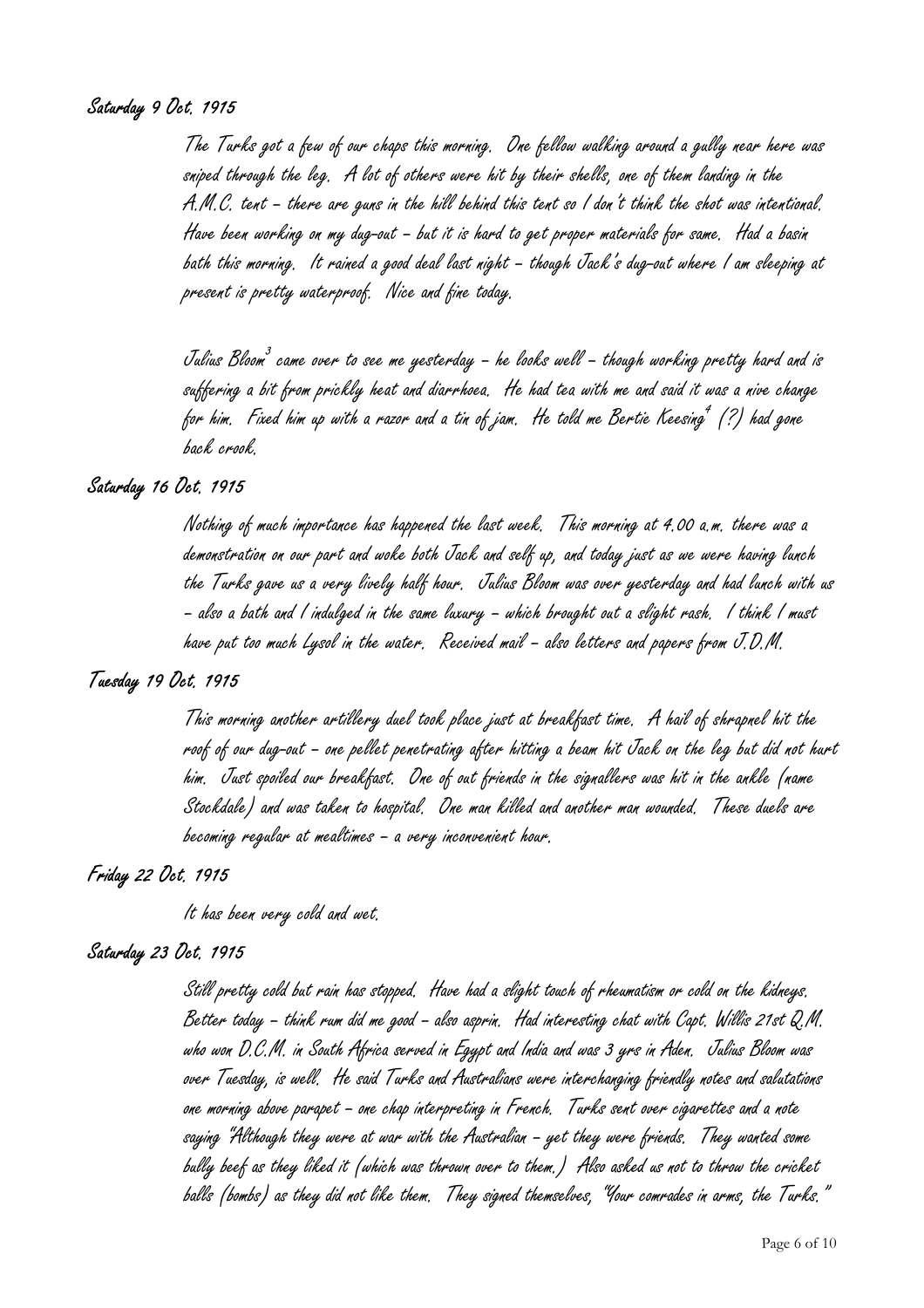At this point (Courtney's Post) the trenches are only about 10 or 15 yds. Apart.

Have been playing drafts with Jack a fair bit lately – he is 15 ahead at present. No shelling from the Turks the last 5 days. We heard Bulgaria had joined against us.

#### Tuesday 26 Oct. 1915

 Had a bath yesterday also Jack. Syd Malcolm was over to see me and stayed to lunch. He is quite A1 again after 6 weeks in Egypt. Weather better.

#### Friday 29 Oct. 1915

 An unfortunate accident occurred today in our Brigade. We blew up a sap and in going in about an hour later about 20 were gassed. Already about 10 stretchers have passed bearing victims and it is to be hoped that most will recover. There are 2 deaths reported, a lieutenant Thom and a Lt. Bowra, the latter from Perth and knows the Mayers. A very decent chap who often had a chat with us and it was under his supervision our dugout was built. Lt. Col. Elliott was among the number but it is expected he will recover. They were mostly engineers. Official 4 deaths – 20 affected. There were several instances of great bravery in the rescue, Major Newcombe especially is mentioned in the report as also a private.

#### Monday 1 Nov.1915

 Have not been too good the last few days. Pains in the limbs and a slight temperature. Think have had a touch of influenza. Got some quinine from the doctor and am much better today. Had a letter from Syl Brown, Egypt. Weather warm.

#### Friday 5 Nov. 1915

One of the saddest days,  $\,$  This morning, Harold Herman $^5$  broke the news of the death of Jalius Bloom. He was over with us yesterday and spent a pleasant day, and it appears immediately he returned to his trenches the Turks blew up a sap and killed him outright. We buried him this morning at Anzac.

Last night there was an attack on our right and we gained some trenches.

#### Monday 8 Nov. 1915

 Have a bit of a cold on me. Some pretty close shelling yesterday. Weather a little cooler. No letters from mother for over 3 weeks.

#### Tuesday 9 Nov. 1915

Sent following cable home at the weekend "Sympathy Blooms – everyone well. Love Julius"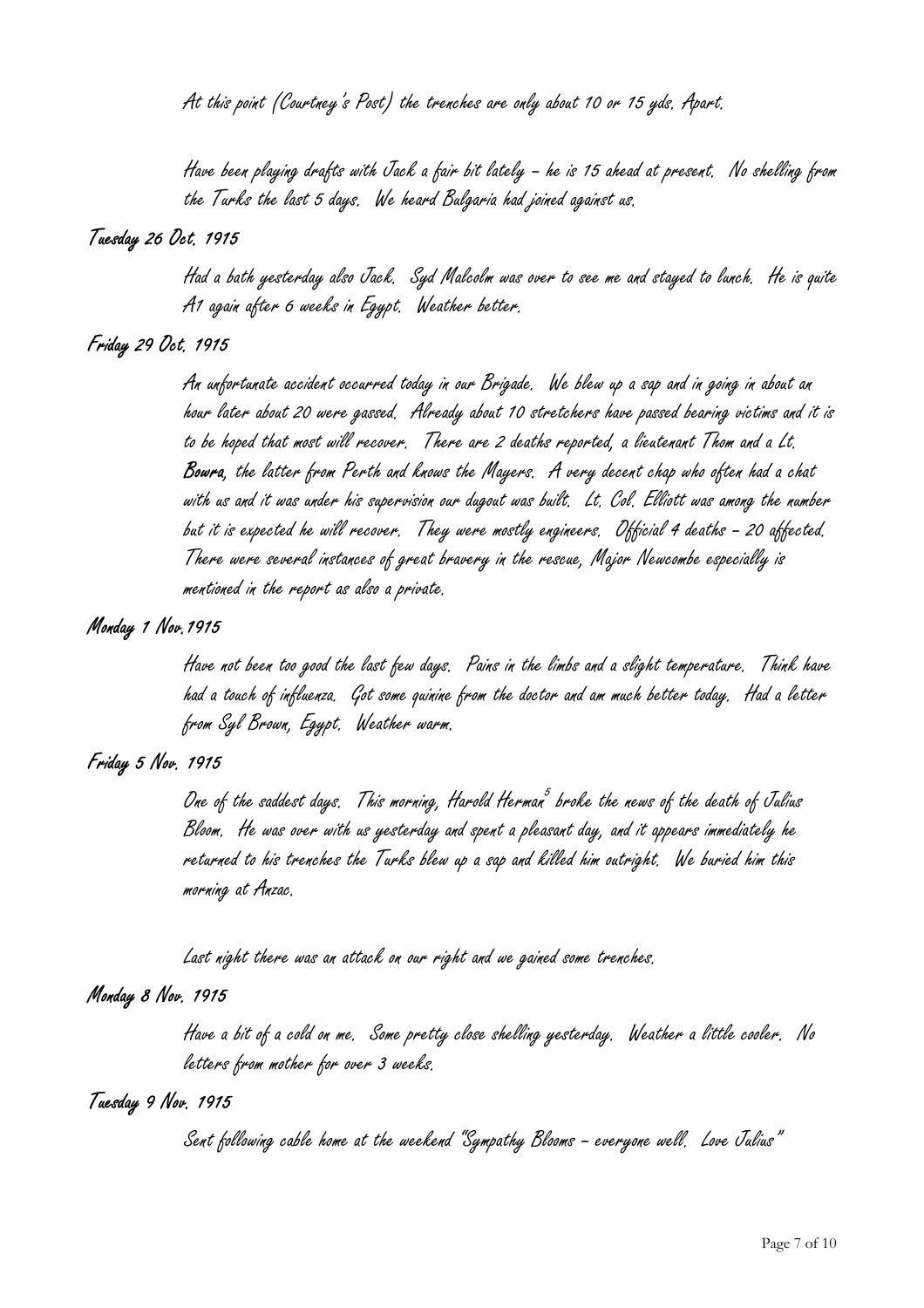#### Wednesday 10 Nov. 1915

Washing day. Cold a little better.

#### Thursday 11 Nov. 1915

 Kitchener reported at Embros. About 200 weekly leave the Peninsular sick. Cold much better. Rumours of gas to be used by Turks who are supposed to be reinforced by Germans.

#### Sunday 14 Nov. 1915

 Have had bad abdominal pains and diarrhoea and was sent to hospital today. On ticket – "Diarrhoea and abdominal pains. Run down. Apicol systolic murmur."

#### Wednesday 17 Nov. 1915

 On board Indian and British Hospital ship S.S. Syria now lying at Mudros harbour – Lemnos. Last night after spending a couple of not very enjoyable days in 1st Australian Casualty and Clearing Hospital at the beach and was transhipped to this hospital ship – which is very comfortable. After allotting us beds and giving us boorch (borscht?) and bread and butter we all had a bath and our clothes were fumigated. Had a fairly comfortable night and feel much better this morning.

There is a nice little nurse here to look after us – and she gets plenty of work. Had a good breakfast this morning of porridge, fried cod, bread and butter and tea. It seems like paradise after the wilderness. Received a nice budget of letters before I left, also one from Jack who I think felt my leaving.

#### Thursday 18 Nov. 1915

 Had a rotten night last night – got some medicine this morning, first since I came aboard. The medical attention except for wounded cases has not been good – though it seems better this morning. The doctor (Indian) has just been around. The cause is they are very overcrowded and are getting rid of a lot of cases here today.

#### Friday 19 Nov. 1915

 Left Lemnos yesterday afternoon and are now on the road to Alexandria. Up on deck this morning for a while and am picking up again. She is a great little ship – one of the P and O Line.

Very calm and a perfect day.

## Saturday 20 Nov. 1915

 Another nice day. Feeling pretty fair. We are setting up subscription for nurse on deck. Subscription for nurse not allowed.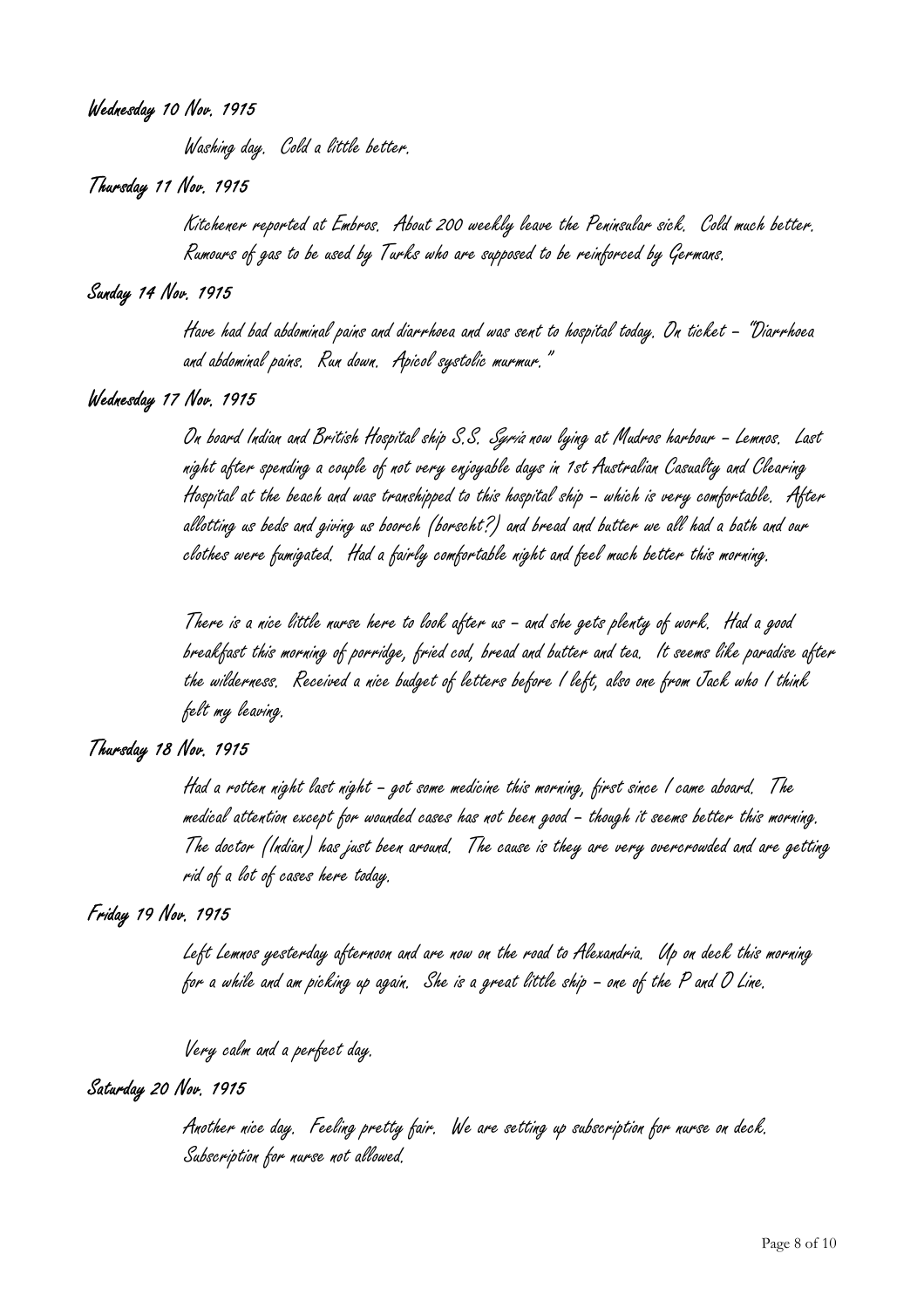#### Sunday 21 Nov. 1915

 Arrived Alexandria yesterday afternoon. Stayed on board overnight and this morning at 10.00 went straight into hospital train arriving at Heliopolis about 3.00 pm and was admitted to Palace hospital where I met Frank Davis – looking well. Treatment on hospital ship and train all that could be desired.

#### Thursday 25 Nov. 1915

 Still in hospital – not allowed up yet though feeling much better. Alias (?) Coppell, Alias Alexander, and Raphael came to see me yesterday. Also got gifts of sweets, biscuits, handkerchief and envelopes from Red Cross.

## Wednesday 1 Dec. 1915

 Getting very much stronger – al up every day now and loaf about the gardens. Was in Cairo on Monday – saw Leo Lipman and heard re Harold Herman's rumoured death from wounds received. Also saw Ordinance and am endeavouring to get a position in Egypt for a few months. Heard Ernie Victorsen was sick here. Cabled home and received a reply yesterday – delighted. Mrs. Knox over again and is cabling mother. Wrote home – J.D. Marks and Jack. Syl Browne was down last night and comes frequently to see me. Getting leave again tomorrow and going to Cairo. Pay book fixed as Sergeant and made allotment M.N. as from 17-9-15 of 5/1d. per day and pay book left with office.

### Friday 3 Dec. 1915

 Pretty right again. Cabled yesterday "About again only require nourishing same address present possibility position Egypt temporarily." Went to Cairo yesterday. Before doing so saw Ernie Victorsen and Billie Coppel – the latter I arranged to meet for tea in Cairo – and we are going out Saturday together if possible. Got pay book and everything fixed. Saw Leo and took him to lunch with me. Had shave, haircut etc. Tried to see Dr. G. but was not in. In morning called on Nathan and he invited me up anytime and was very nice. He is going to put in a word for me with Lt. Dunstan and there is a fair chance of my getting a position here for a few months.

#### Saturday 11 Dec. 1915

Discharged from hospital. Job came Records Dept. – Intermediate Base.

The End Active Service Diary of J.L. Neustadt A. Coy. 23rd Batt. A.I.F. (Private) Dedicated to my mother